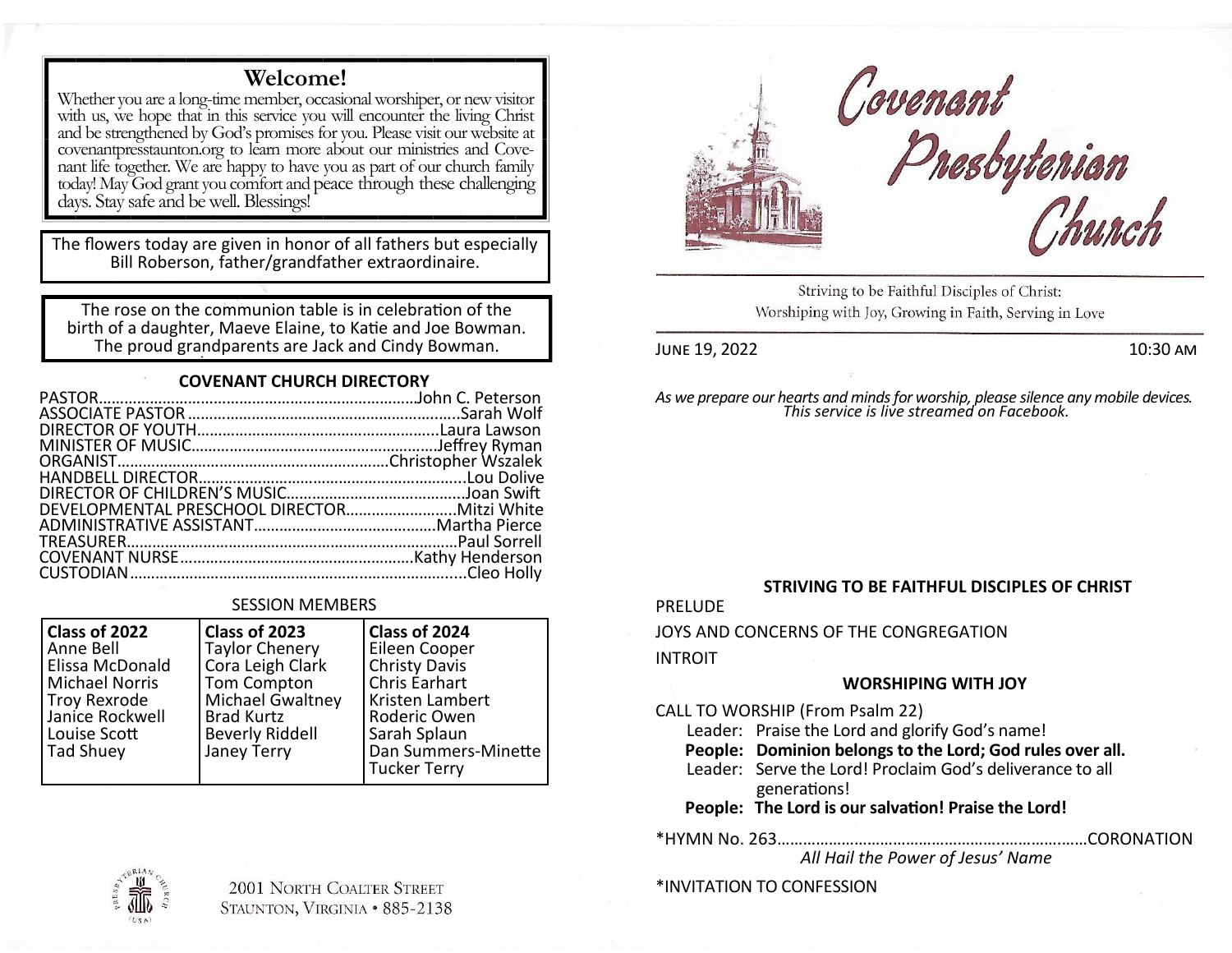# \*PRAYER OF CONFESSION

**Almighty God, we confess that we are flawed people, tainted by sin and in need of your healing grace. Our thoughts, our words, our actions, and our inactions are too seldom faithful and too often selfish and sinful. We make excuses for ourselves, but dare to judge others. We live with too much fear and too little faith. Forgive us. Heal our sin-sick souls, calm our troubled minds, and kindle in us faith to trust you and to follow you more faithfully. Lord, hear our prayer** . . . (silent confession) . . . **Amen**

# \*DECLARATION OF PARDON

\*CONGREGATIONAL RESPONSE — Hymn No. 288 *Spirit of the living God, fall afresh on me. Spirit of the living God, fall afresh on me. Melt me; mold me; fill me; use me. Spirit of the living God, fall afresh on me.*

## **GROWING IN FAITH**

CHILDREN'S MESSAGE

PRAYER FOR ILLUMINATION

FIRST READING………………………..Pg. 634 of the Old Testament, *Pew Bible Psalm 42:9-11*

SECOND READING……………….....Pg. 82 of the New Testament, *Pew Bible Luke 8:26-39*

Leader: This is the Word of the Lord.

**People: Thanks be to God.**

**SERMON**……………………………..……..………………..……….....**JOHN PETERSON**

# *"DEALING WITH DEMONS"*

#### MUSICAL REFLECTION

\*AFFIRMATION OF FAITH *— A Brief Statement of Faith* **We trust in God the Holy Spirit, everywhere the giver and renewer of life. The Spirit justifies us by grace through faith, sets us free to accept ourselves and to love God and neighbor, and binds us together with all believers in the one body of Christ, the Church. The same Spirit who inspired the prophets and apostles rules our faith and life in Christ through Scripture, engages us through the Word proclaimed, claims us in the waters of baptism, feeds us with the bread of life and the cup of salvation, and calls women and men to all ministries of the church. In a broken and fearful world the Spirit gives us courage**

**to pray without ceasing,**

**to witness among all peoples to Christ as Lord and Savior,**

**to unmask idolatries in Church and culture,**

**to hear the voices of peoples long silenced,**

**and to work with others for justice, freedom, and peace.**

**In gratitude to God, empowered by the Spirit,**

**we strive to serve Christ in our daily tasks**

**and to live holy and joyful lives,**

**even as we watch for God's new heaven and new earth, praying, "Come, Lord Jesus!"**

**With believers in every time and place, we rejoice that nothing in life or in death can separate us from the love of God in Christ Jesus our Lord. Amen.** 

\*HYMN No. 792……………………………………….……….African American Spiritual *There Is a Balm in Gilead*

# **SERVING IN LOVE**

PRAYERS OF THE PEOPLE WITH THE LORD'S PRAYER (…"sins")

FATHER'S DAY OFFERING

DEDICATION OF TITHES, OFFERINGS, AND OURSELVES

**OFFERTORY** 

PRAYER

\*HYMN No. 2151 …………………….………………………….....African American Spiritual *I'm So Glad Jesus Lifted Me*

# \*CHARGE AND BLESSING

\*CONGREGATIONAL RESPONSE — HYMN No. 295 Alt. (Stanza 4) *Go to the world! Go as the ones I send, for I am with you till the age shall end, when all the hosts of glory cry "Amen!" Alleluia. Alleluia.*

# POSTLUDE

*\*Those who are able, please stand.* 

#### *\*\*\*\*\*\*\*\*\*\*\*\*\**

*Following the service, please exit the building and share fellowship outside. Masks are required for everyone inside the building to protect our unvaccinated children and vulnerable adults.*

*\*\*\*\*\*\*\*\*\*\*\*\*\*\**

*(Hymns and streaming used by permission One License A-715880)*